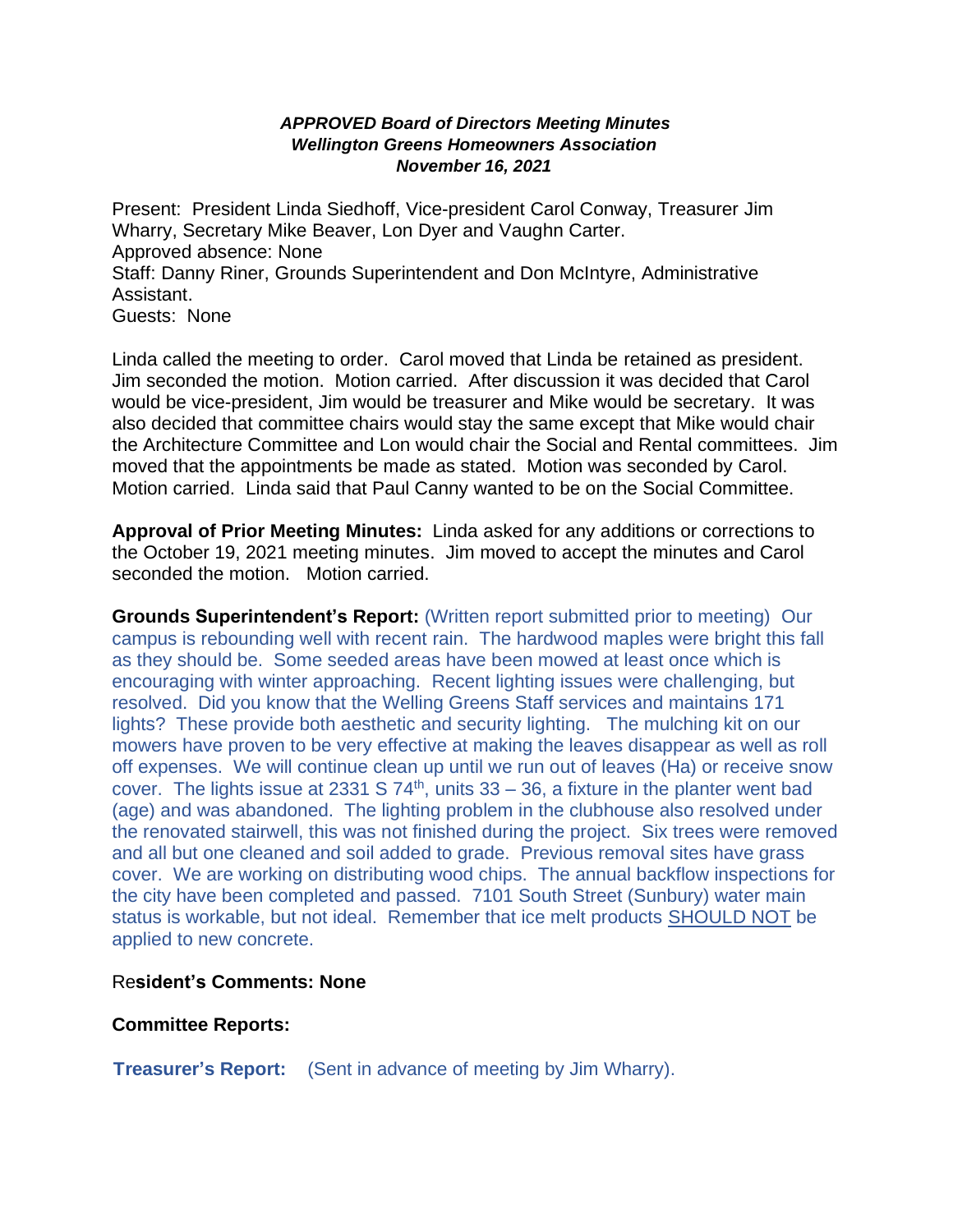Jim said he wanted to amend his report because a \$6,000 expense was missed; that he would rewrite the report and submit it via email. (The report was submitted to the board by email and the board voted to approve it via email.) It is as follows: *I have reviewed the financial statements as of October 31, copies attached. We incurred a loss on the operating statement in the amount \$11,123, we had budgeted for the month at \$14,621. The total revenue was \$1,506 more than budgeted and the expenses were down by \$1,992.*

*Starting with the loss of \$11,123 and adding back our non cash depreciation of \$2,986 and subtracting the increase in the receivables and the decrease in the payables, gives us the \$9,537 decrease in cash to \$105,687 Note that \$2,770 of that is in the Reserve account leaving \$102,917 in the regular checking account.*

*The lockbox fee for October \$207.*

*The balance sheet is in good shape, with \$118,324 in current assets and \$63,348 in current liabilities, the current ratio is 1.9:1, almost 2:1.*

*I would ask that the financial statements be approved as presented.*

*I* would like to have a finance committee meeting sometime in the next month to have a *preliminary review of our future reserve needs and set up an ongoing schedule to review those needs. With the holidays coming up we may have to wait until the beginning of next year.*

**Golf Committee Report:** Carol said she had nothing to report on Golf except that St Joseph Church contacted her and they are having a fund raiser and requested a youth membership to be given away in a silent auction, but she explained that the Association has more control of the family membership auctions and moved we give them one family membership. Vaughn seconded it and motion carried.

**Administrative Assistant Report:** (*Don reported the following deed changes in advance):*

10-29-21 7100 OPR No. 16, Darlene Barker to Sharon and Alfred Topil 10-20-21 7221 OPR No. 7, Tessa Warner to Tanner Wachal 10-18-21 2324 S74th St No. 3, Zachary Robbins to Garry and Brenda Pollock 10-18-21 7420 South St No. 8, Edward Shasteen to JMOEH, LLC

**Architecture Committee Report**: Linda said that the owners of No. 5, 7221 South Street wanted to put glass blocks in their bathroom exterior walls for more lighting and asked Mike to take a look at it. Linda said they should submit a drawing or picture.